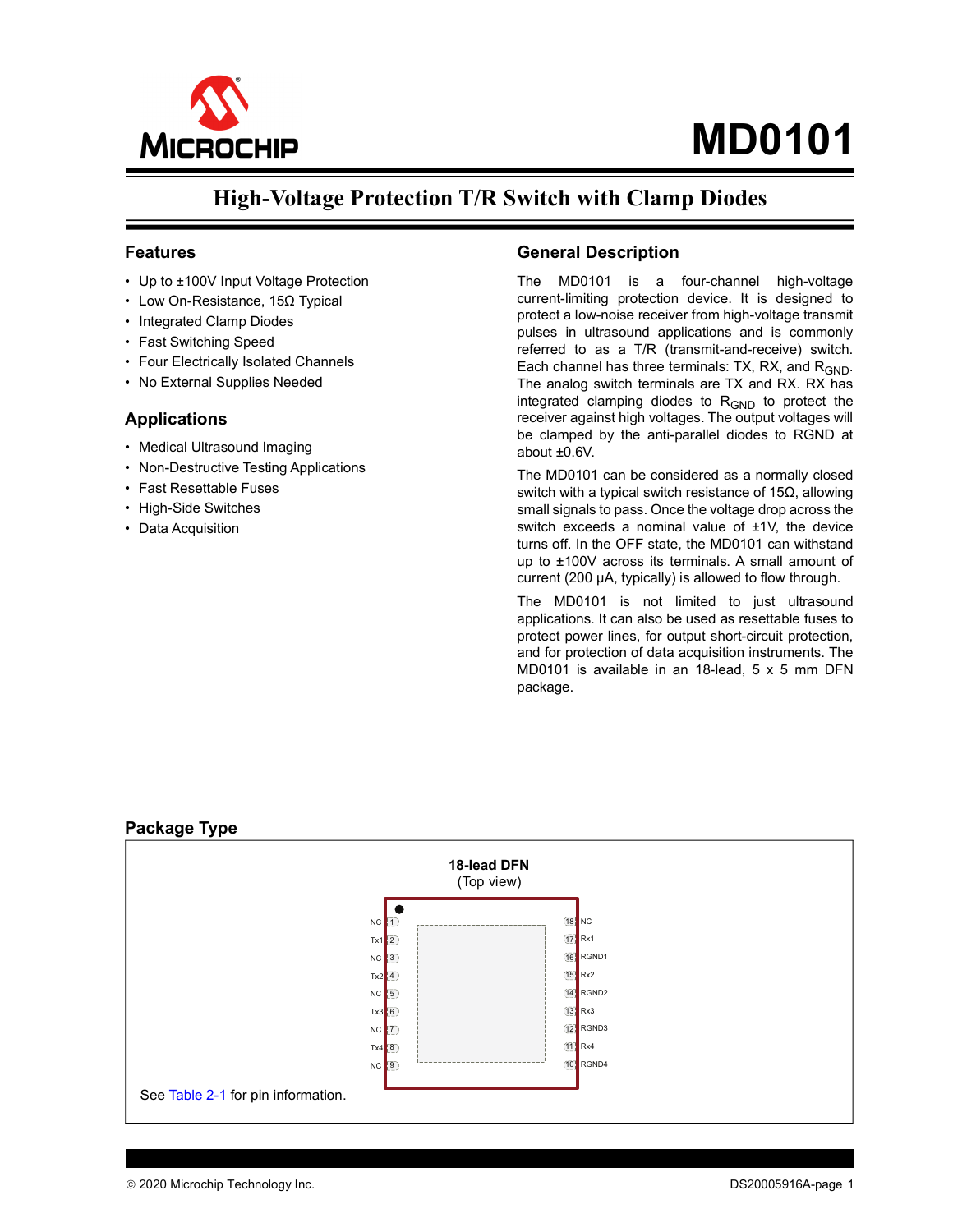### <span id="page-1-0"></span>**Functional Block Diagram**

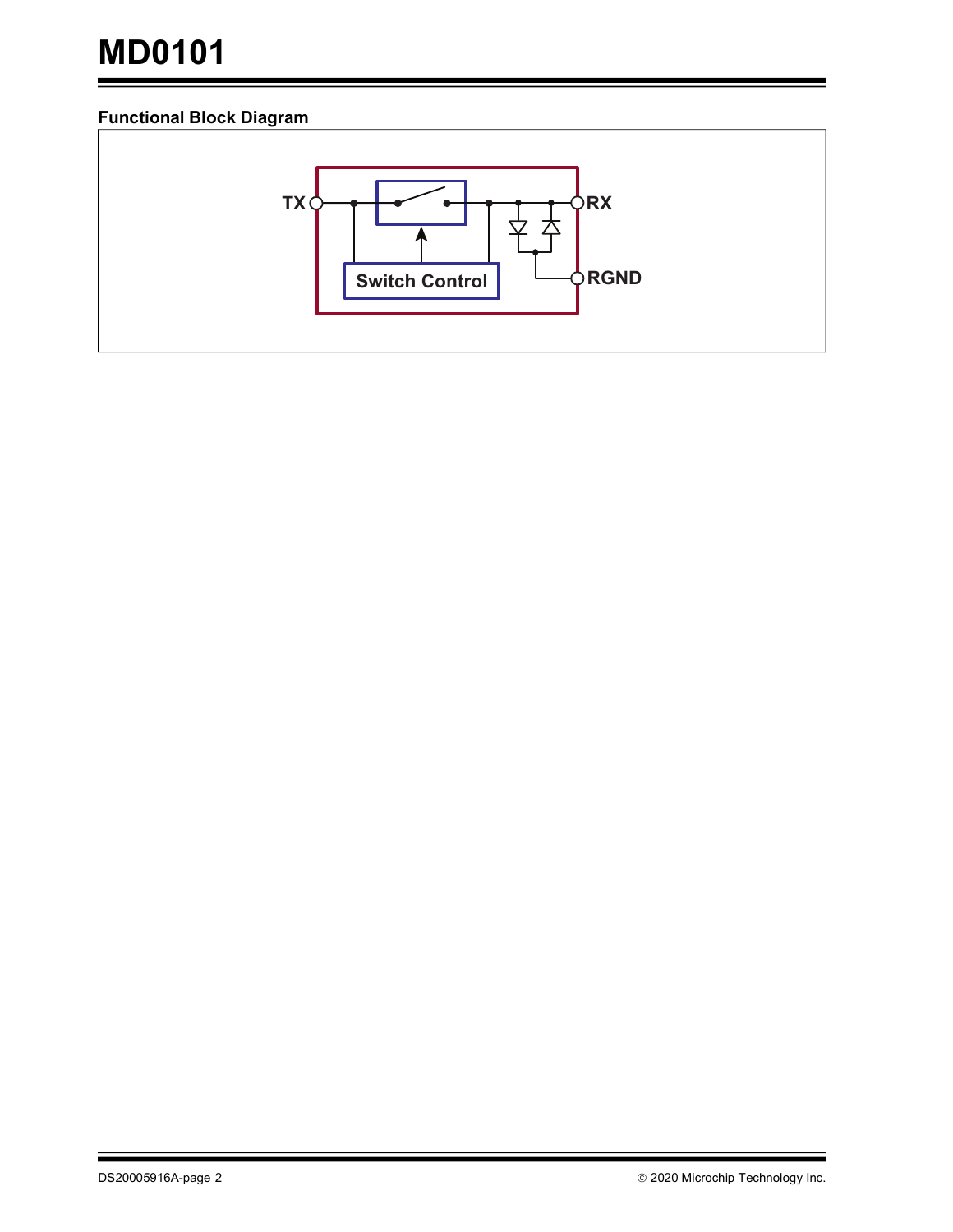## **Typical Application Circuit**

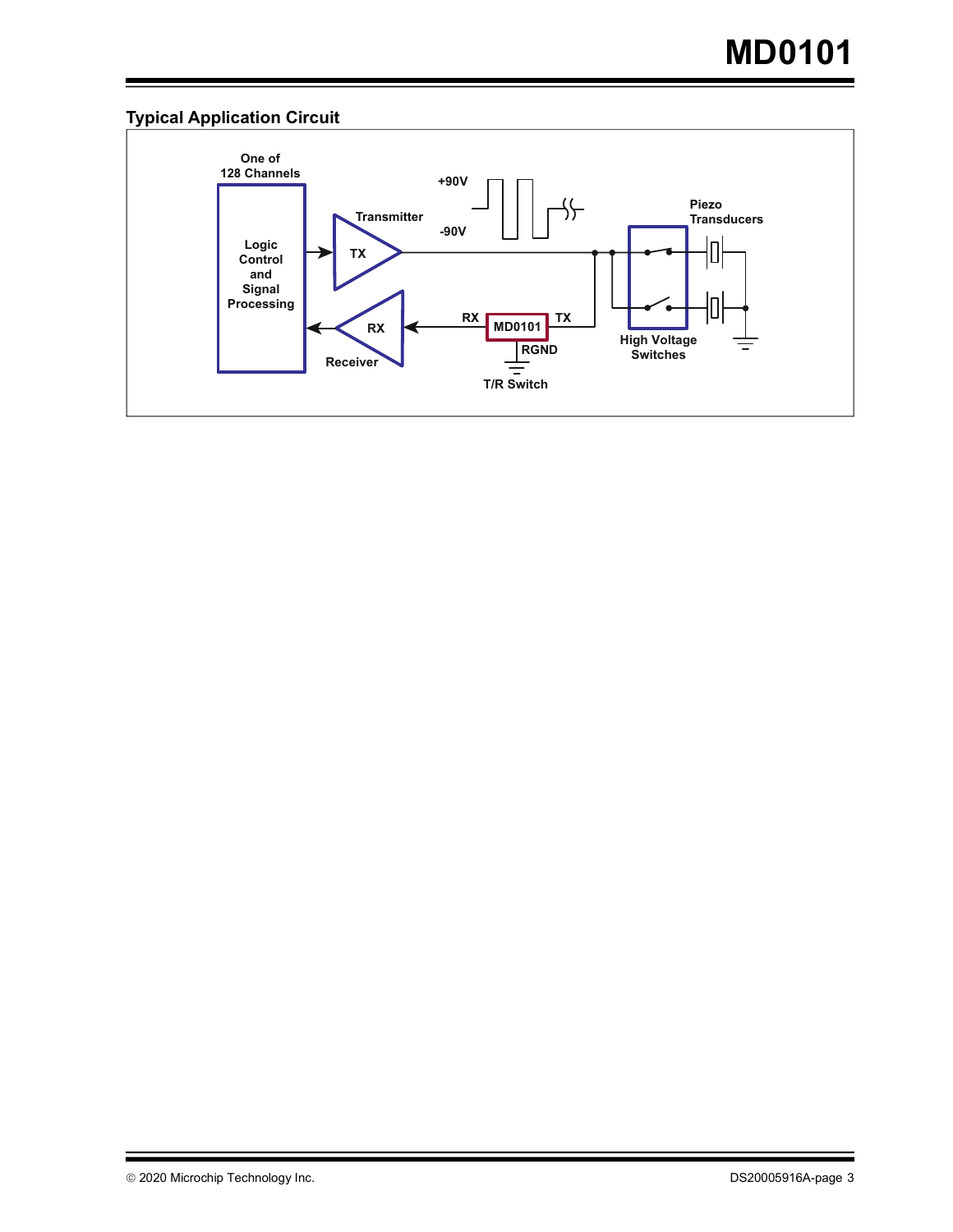## **1.0 ELECTRICAL CHARACTERISTICS**

#### **Absolute Maximum Ratings†**

| Power Dissipation: |  |
|--------------------|--|
|                    |  |
|                    |  |

**† Notice:** Stresses above those listed under "Absolute Maximum Ratings" may cause permanent damage to the device. This is a stress rating only, and functional operation of the device at those or any other conditions above those indicated in the operational sections of this specification is not intended. Exposure to maximum rating conditions for extended periods may affect device reliability.

<span id="page-3-1"></span><span id="page-3-0"></span>**Note 1:** Mounted on an FR4 board, 25 mm x 25 mm x 1.57 mm

**2:** Device is ESD sensitive. Handling precautions are recommended.

#### **DC ELECTRICAL CHARACTERISTICS**

| <b>Electrical Specifications:</b> $T_A = 25^{\circ}$ C unless otherwise specified. |                              |      |      |      |    |                        |  |  |  |
|------------------------------------------------------------------------------------|------------------------------|------|------|------|----|------------------------|--|--|--|
| Min.<br>Unit<br>Typ.<br>Max.<br><b>Conditions</b><br><b>Parameter</b><br>Sym.      |                              |      |      |      |    |                        |  |  |  |
| Maximum Differential Input Voltage<br>from TX to RX                                | $VTX-RX$                     | ±100 |      |      | V  | $I_{TX-RX}$ = ±500 µA  |  |  |  |
| Switch-On Resistance from TX to<br>RX.                                             | $R_{SW}$                     |      | 15   |      | Ω  | $ITX-RX = ±5 mA$       |  |  |  |
| V <sub>TX-RX</sub> Trip Point to Turn Off                                          | $\mathsf{V}_{\mathsf{TRIP}}$ |      | ±1   | ±2   | v  |                        |  |  |  |
| Switch Turn-Off Voltage                                                            | $V_{\text{OFF}}$             |      | ±2   |      | V  | $I_{TX-RX} = \pm 1$ mA |  |  |  |
| Switch-Off Current                                                                 | A-B(OFF)                     |      | ±200 | ±300 | μA | $V_{TX-RX} = \pm 100V$ |  |  |  |

## **AC ELECTRICAL CHARACTERISTICS**

| <b>Electrical Specifications:</b> $T_A$ = 25°C unless otherwise specified. |                             |      |      |      |            |                                                    |  |  |
|----------------------------------------------------------------------------|-----------------------------|------|------|------|------------|----------------------------------------------------|--|--|
| <b>Parameter</b>                                                           | Sym.                        | Min. | Typ. | Max. | Unit       | <b>Conditions</b>                                  |  |  |
| Peak Switching Current                                                     | <b>PEAK</b>                 |      | ±60  |      | mA         |                                                    |  |  |
| Turn-Off Time                                                              | $\mathsf{T}_{\mathsf{OFF}}$ |      |      | 20   | ns         |                                                    |  |  |
| Turn-On Time                                                               | $T_{ON}$                    |      |      | 20   | ns         |                                                    |  |  |
| Switch-On Capacitance from TX to<br>RX.                                    | $C_{TX(ON)}$                |      | 15   |      | pF         | $SW = ON$                                          |  |  |
| Switch-Off Capacitance from TX to<br>RX.                                   | $C_{TX(OFF)}$               |      | 9    |      | pF         | $VTX-RX = 25V$                                     |  |  |
| Small Signal Bandwidth                                                     | <b>BW</b>                   |      | 100  |      | <b>MHz</b> | $R_{LOAD}$ = 50 $\Omega$                           |  |  |
| Diode Forward Voltage Drop                                                 | $V_{RX}$                    |      | ±1.6 |      | $\vee$     | $I_{RX}$ = ±200 mA, $R_{GND}$ = 0V,<br>$TX = Open$ |  |  |
| RX Capacitance to RGND                                                     | CD                          |      | 20   |      | pF         | $R_{GND} = 0V$ , TX = Open                         |  |  |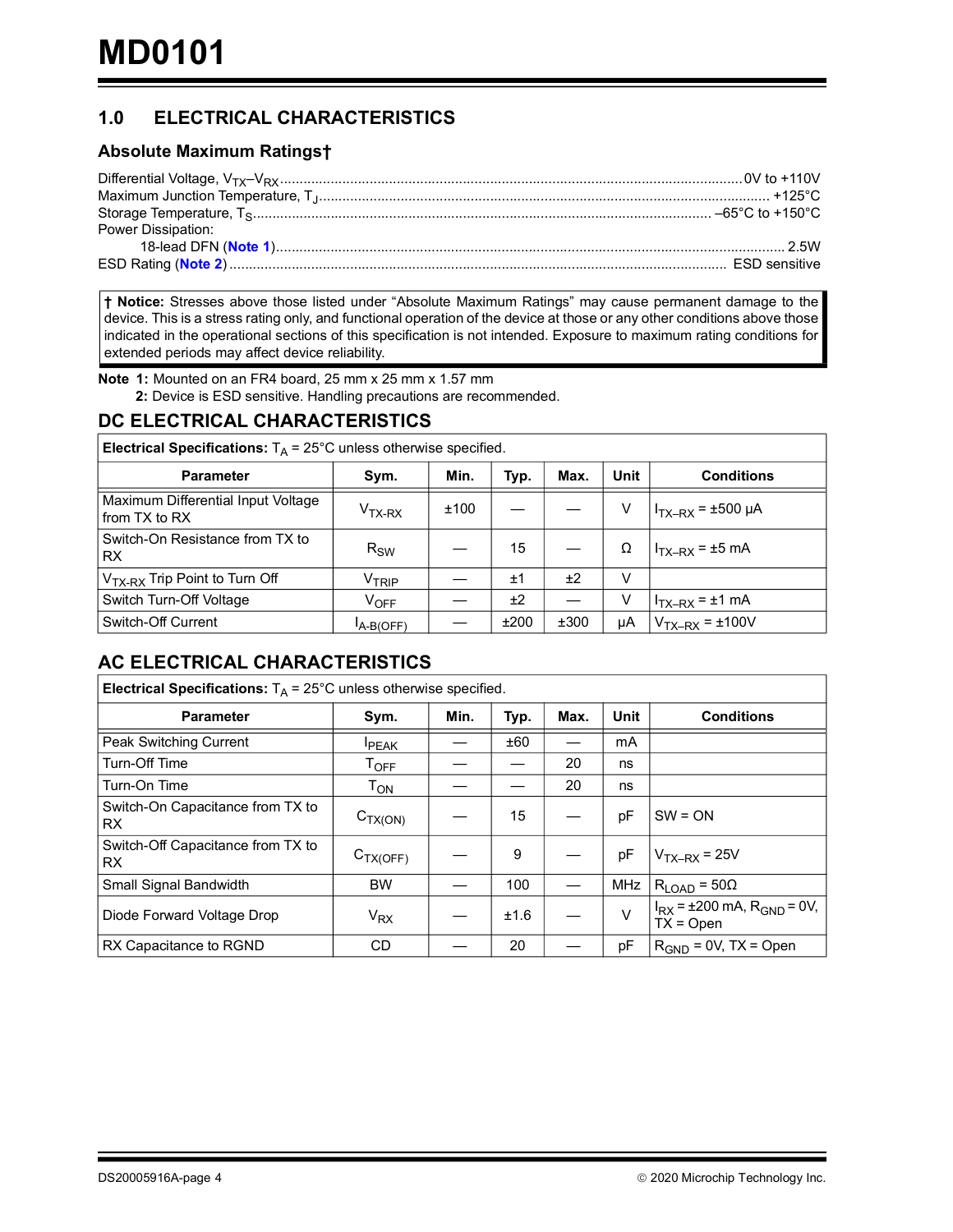## **TEMPERATURE SPECIFICATIONS**

| <b>Parameter</b>                                                                            | Svm.                   | Min.  | Typ. | Max.   | Unit          | <b>Conditions</b> |  |  |  |
|---------------------------------------------------------------------------------------------|------------------------|-------|------|--------|---------------|-------------------|--|--|--|
| <b>TEMPERATURE RANGE</b>                                                                    |                        |       |      |        |               |                   |  |  |  |
| <b>Operating Junction Temperature</b>                                                       |                        | -40   |      | $+125$ | °C            |                   |  |  |  |
| Storage Temperature                                                                         | ي ا                    | $-65$ |      | $+150$ | °C            |                   |  |  |  |
| <b>PACKAGE THERMAL RESISTANCE</b>                                                           |                        |       |      |        |               |                   |  |  |  |
| 18-lead DFN                                                                                 | $\Theta_{\mathsf{JA}}$ |       | 40   |        | $\degree$ C/W | Note 1            |  |  |  |
| Note $A_1$ , $A_2$ , $A_3$ lover $3$ " $\vee$ A" DCR with thermal pad and thermal via array |                        |       |      |        |               |                   |  |  |  |

<span id="page-4-0"></span>**Note 1:** 1 oz. 4-layer 3" x 4" PCB with thermal pad and thermal via array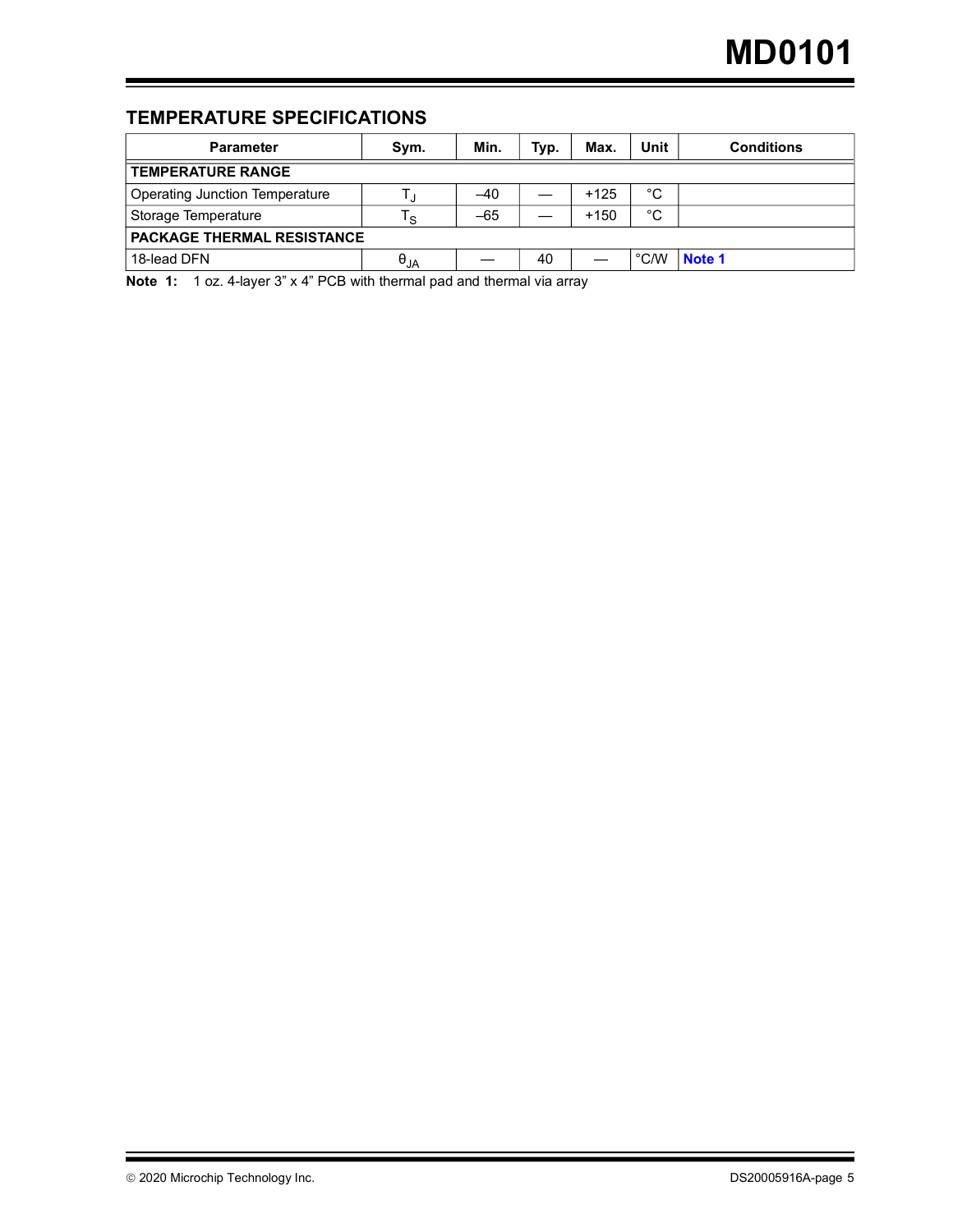## **Typical I-V Characteristics**

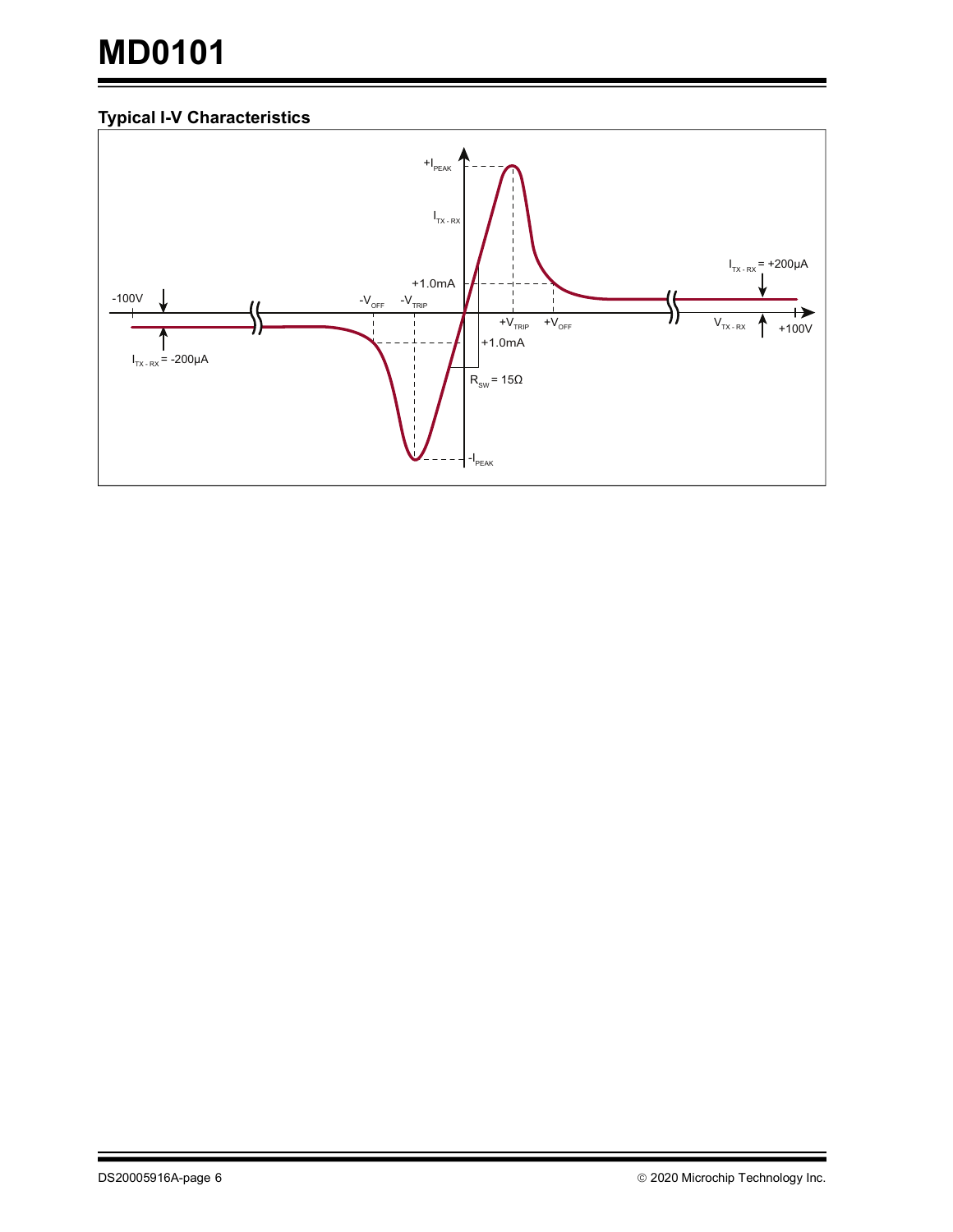### **2.0 PIN DESCRIPTION**

Functional descriptions for the pins are listed in [Table](#page-6-0) 2-1. See **[Package Type](#page-0-0)** for the location of pins.

| <b>Pin Number</b> | <b>Pin Name</b>   | <b>Description</b>                               |
|-------------------|-------------------|--------------------------------------------------|
| 1                 | <b>NC</b>         | No internal connection                           |
| 2                 | TX <sub>1</sub>   | Transmitter side of Transmit/Receive Switch 1    |
| 3                 | <b>NC</b>         | No internal connection                           |
| 4                 | TX <sub>2</sub>   | Transmitter side of Transmit/Receive Switch 2    |
| 5                 | <b>NC</b>         | No internal connection                           |
| 6                 | TX3               | Transmitter side of Transmit/Receive Switch 3    |
| 7                 | <b>NC</b>         | No internal connection                           |
| 8                 | TX4               | Transmitter side of Transmit/Receive Switch 4    |
| 9                 | <b>NC</b>         | No internal connection                           |
| 10                | RGND4             | Clamp diode ground for Transmit/Receive Switch 4 |
| 11                | RX4               | Receiver side for Transmit/Receive Switch 4      |
| 12                | RGND3             | Clamp diode ground for Transmit/Receive Switch 3 |
| 13                | RX <sub>3</sub>   | Receiver side for Transmit/Receive Switch 3      |
| 14                | RGND <sub>2</sub> | Clamp diode ground for Transmit/Receive Switch 2 |
| 15                | RX <sub>2</sub>   | Receiver side for Transmit/Receive Switch 2      |
| 16                | RGND1             | Clamp diode ground for Transmit/Receive Switch 1 |
| 17                | RX <sub>1</sub>   | Receiver side for Transmit/Receive Switch 1      |
| 18                | <b>NC</b>         | No internal connection                           |
|                   | <b>Center Tab</b> | Connect to ground                                |

<span id="page-6-0"></span>**TABLE 2-1: PIN FUNCTION TABLE**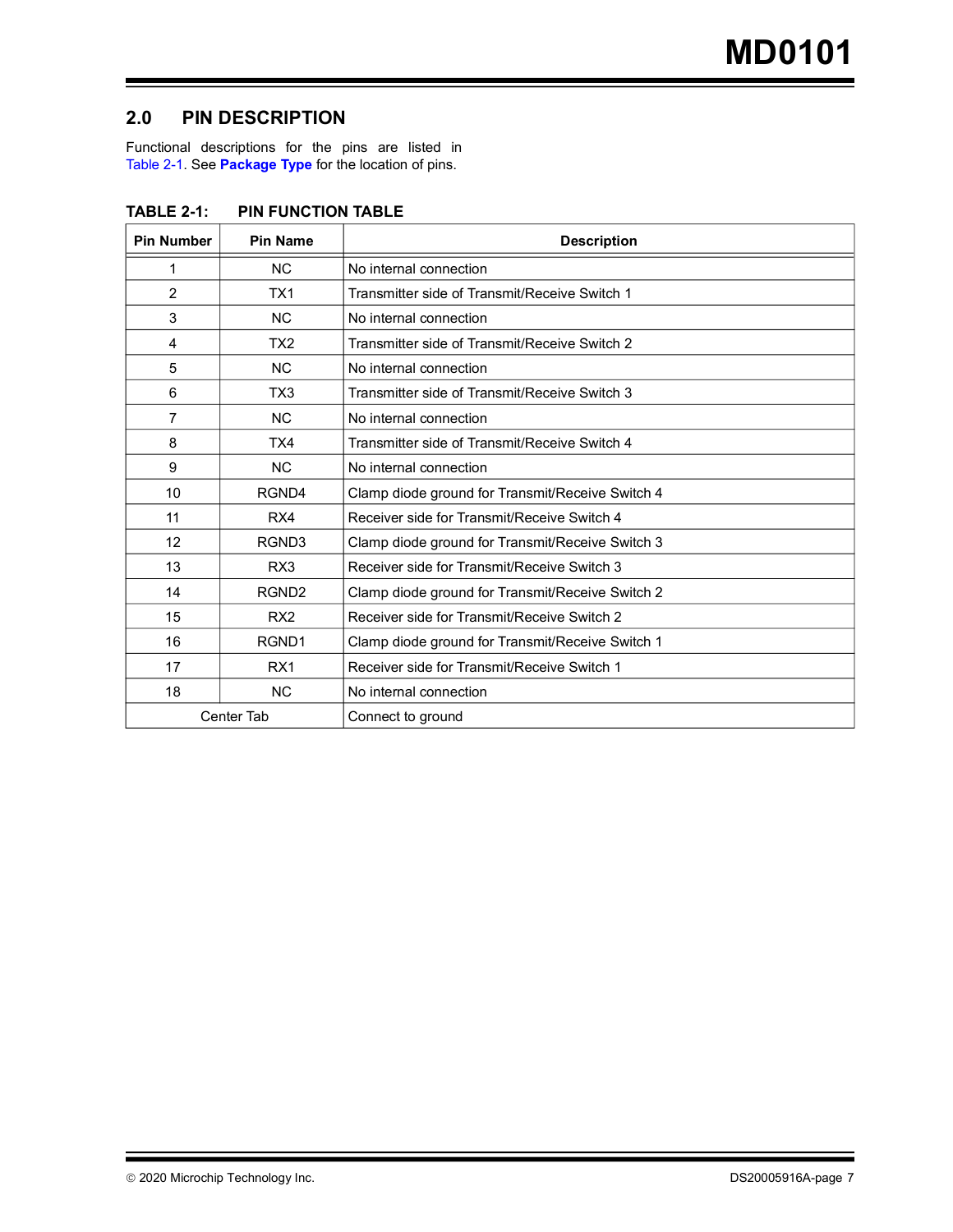## **3.0 DETAILED DESCRIPTION**

The MD0101 can be considered a normally closed switch controlled by a control circuit. (See **[Functional](#page-1-0) [Block Diagram](#page-1-0)**.) The control circuit monitors the voltage drop across Terminals TX and RX. If the voltage difference is greater than ±1V, the T/R switch opens. Once in the Open state, there is a small amount of current flowing through the T/R switch (200 µA) to detect if the high voltage is still present. The T/R switch does not close until the voltage across Terminals TX and RX drops below ±2V. Connecting the RGND to ground allows the initial peak current (about 60 mA) to flow to GND through the switch and the clamp diodes. The clamp diode I-V Curve is shown in [Figure](#page-8-0) 3-8. If external diodes are used, the RGND pin can be connected to the corresponding RX pin or left floating. The external diodes can then be connected between RX and GND.

#### **3.1 On Resistance**

When the voltage across Terminals TX and RX is within  $±2V$ , the switch is in Receive mode and the R<sub>ON</sub> is typically 15Ω. Once the voltage across Terminals TX and RX is greater than ±2V, the switch changes to Transmit mode and prevents high-voltage pulses from passing through to the receiver.

#### **3.2 Switch Capacitance**

The typical switch-on capacitance,  $CSW_{(ON)}$ , is 21 pF. This is measured from TX to RX when the switch is turned on.

The switch-off capacitance is a function of the voltage across the T/R switch. The  $C_{TX(OFF)}$  is about 11 pF to 6.5 pF for 10V to 90V of transmit voltage. Refer to [Figure](#page-7-1) 3-1 for the C-V curve of  $C_{TX(OFF)}$ .



<span id="page-7-1"></span>*FIGURE 3-1:*  $C_{TX-RX}$  vs.  $V_{TX-RX}$ .

#### **3.3 T**<sub>ON</sub> and T<sub>OFF</sub> Time

The T<sub>ON</sub> and T<sub>OFF</sub> of MD0101 are less than 20 ns, which provides a quick transition between Transmit and Receive modes.  $T_{ON}$  and  $T_{OFF}$  times are proportional to the rise and fall times of the transmit pulses. Setups used to measure  $T<sub>OFF</sub>$  and  $T<sub>ON</sub>$  are illustrated in [Figure](#page-7-0) 3-2 and [Figure](#page-8-1) 3-5, respectively.



<span id="page-7-0"></span>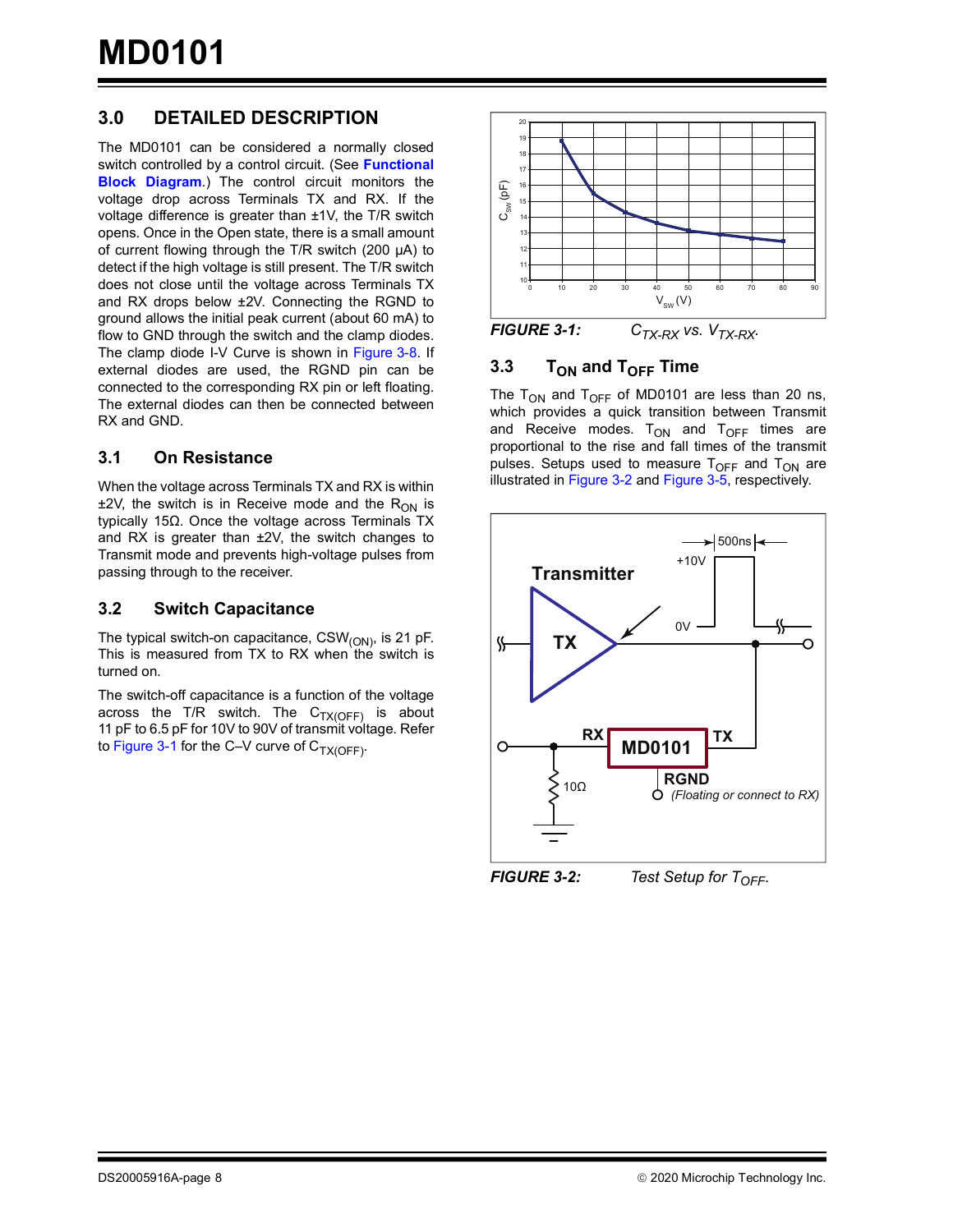





<span id="page-8-2"></span>*FIGURE 3-4:*  $T_{OFF}$  at  $V_{TX}$  = 10V.

[Figure](#page-8-2) 3-4 shows the actual waveform and measurement of the  $T_{OFF}$ .  $T_{OFF}$  is measured from 2V of the  $V_{TX}$  to 10% of the  $V_{RX}$ .



<span id="page-8-1"></span>*FIGURE 3-5: Test Setup for T<sub>ON</sub>.* 



*FIGURE 3-6: T<sub>ON</sub> Timing Diagram.* 



<span id="page-8-3"></span>[Figure](#page-8-3) 3-7 illustrates the actual waveform and measurement of the  $T_{ON}$ . The  $T_{ON}$  is measured from 2V of the  $V_{TX}$  to 1V of the  $V_{RX}$ .

<span id="page-8-0"></span>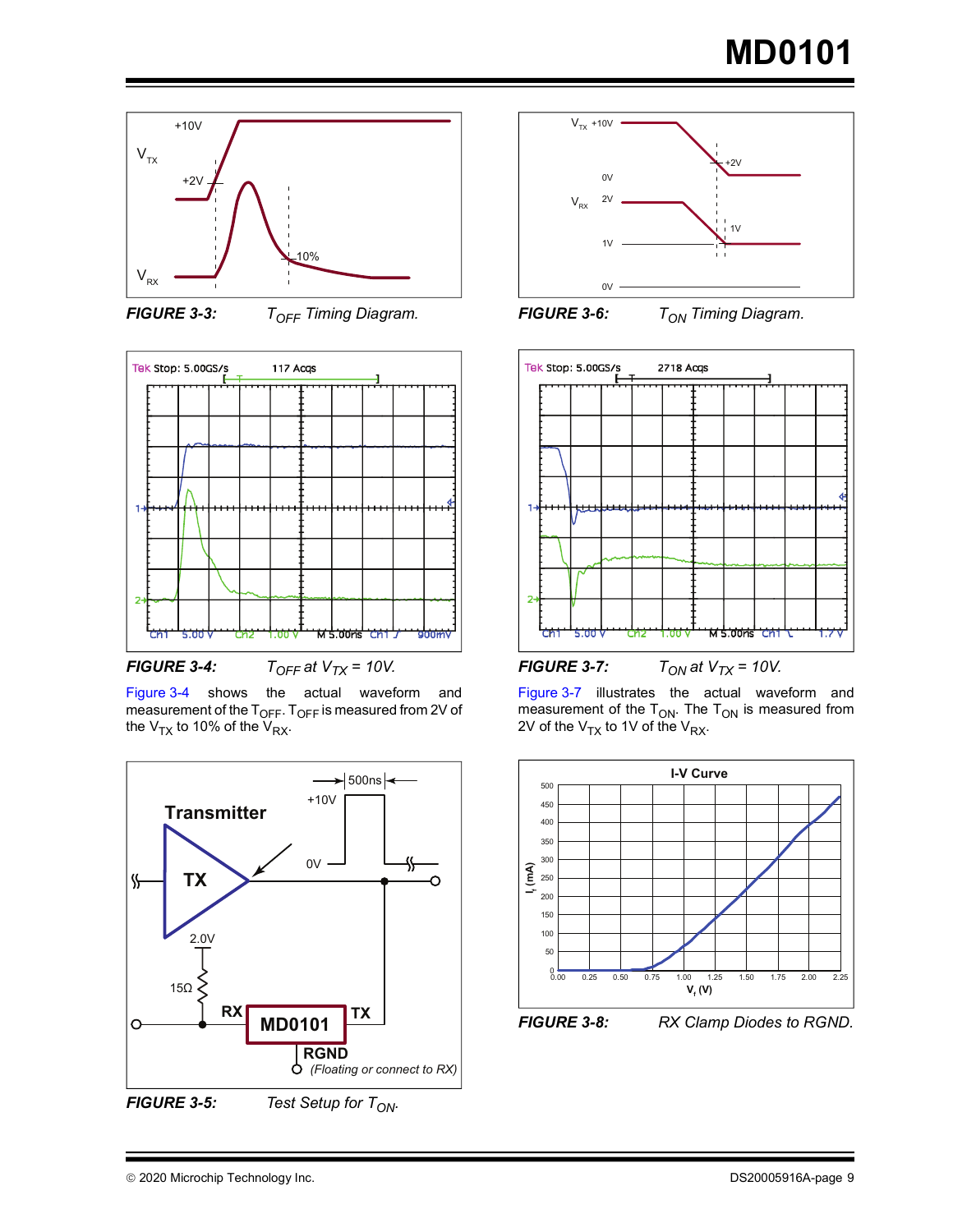### **4.0 PACKAGING INFORMATION**

### **4.1 Package Marking Information**



| Legend: | XX…X<br>YY<br><b>WW</b><br><b>NNN</b><br>(e3)<br>$\star$ | Product Code or Customer-specific information<br>Year code (last digit of calendar year)<br>Year code (last 2 digits of calendar year)<br>Week code (week of January 1 is week '01')<br>Alphanumeric traceability code<br>Pb-free JEDEC <sup>®</sup> designator for Matte Tin (Sn)<br>This package is Pb-free. The Pb-free JEDEC designator ((e3))<br>can be found on the outer packaging for this package. |
|---------|----------------------------------------------------------|-------------------------------------------------------------------------------------------------------------------------------------------------------------------------------------------------------------------------------------------------------------------------------------------------------------------------------------------------------------------------------------------------------------|
| Note:   | the corporate logo.                                      | In the event the full Microchip part number cannot be marked on one line, it will<br>be carried over to the next line, thus limiting the number of available characters<br>for product code or customer-specific information. Package may or not include                                                                                                                                                    |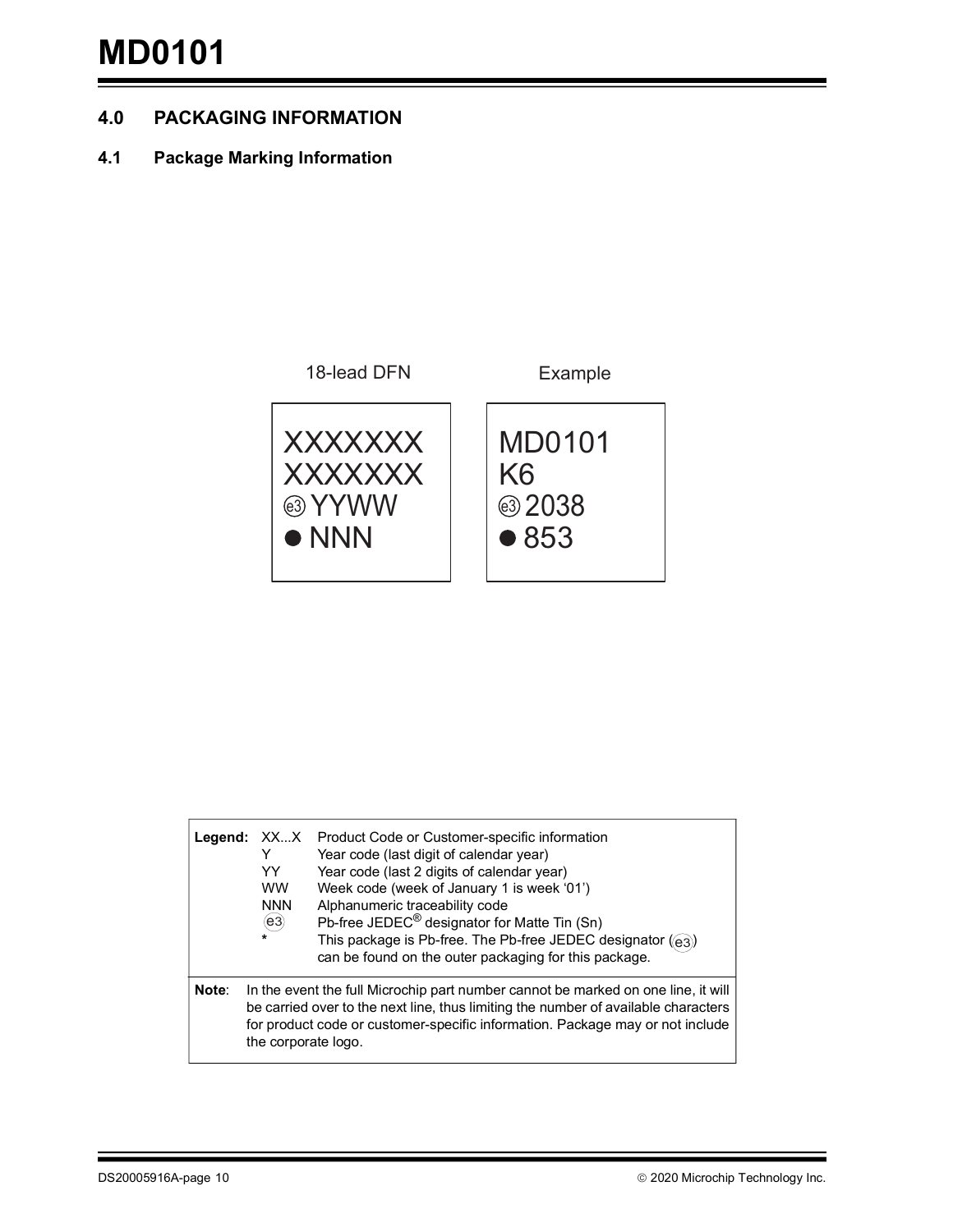#### 18-Lead DFN Package Outline (K6) 5.00x5.00mm body, 1.00mm height (max), 0.50mm pitch



Note: For the most current package drawings, see the Microchip Packaging Specification at www.microchip.com/packaging.

#### Notes:

A Pin 1 identifier must be located in the index area indicated. The Pin 1 identifier can be: a molded mark/identifier; an embedded metal marker; or  $\pmb{\mathcal{I}}$  . a printed indicator.<br>Depending on the method of manufacturing, a maximum of 0.15mm pullback (L1) may be present.

 $\frac{2}{3}$ 



| Symbol            |            | А    | A <sub>1</sub> | A3                 | b    | D       | D <sub>2</sub> | E       | E2                | e                  |            | L1      | θ              |
|-------------------|------------|------|----------------|--------------------|------|---------|----------------|---------|-------------------|--------------------|------------|---------|----------------|
|                   | MIN        | 0.80 | 0.00           |                    | 0.18 | 4.85*   | $4.20^{t}$     | $4.85*$ | 3.50 <sup>t</sup> |                    | $0.30^{t}$ | $0.00*$ | 0 <sup>o</sup> |
| Dimension<br>(mm) | <b>NOM</b> | 0.90 | 0.02           | 0.20<br><b>REF</b> | 0.25 | 5.00    | $4.35^{t}$     | 5.00    | 3.65 <sup>t</sup> | 0.50<br><b>BSC</b> | $0.40^{t}$ | -       | -              |
|                   | <b>MAX</b> | .00  | 0.05           |                    | 0.30 | $5.15*$ | $4.45^{t}$     | $5.15*$ | $3.75^{t}$        |                    | 0.50       | 0.15    | $14^\circ$     |

JEDEC Registration MO-229, Variation VJJD-2, Issue C, Aug 2003.<br>\* This dimension is not specified in the JEDEC drawing.

t This dimension differs from the JEDEC drawing.

Drawings not to scale.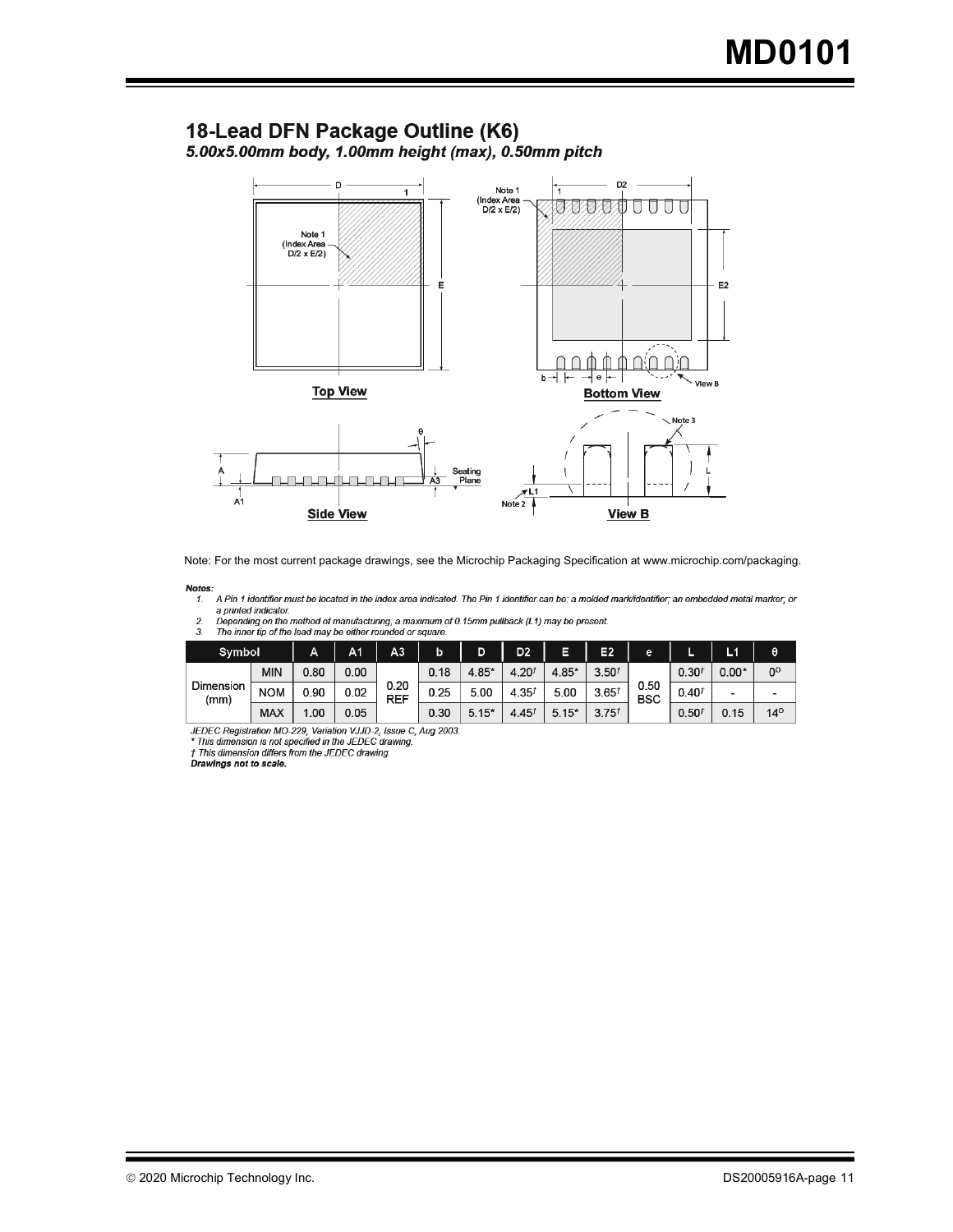**NOTES:**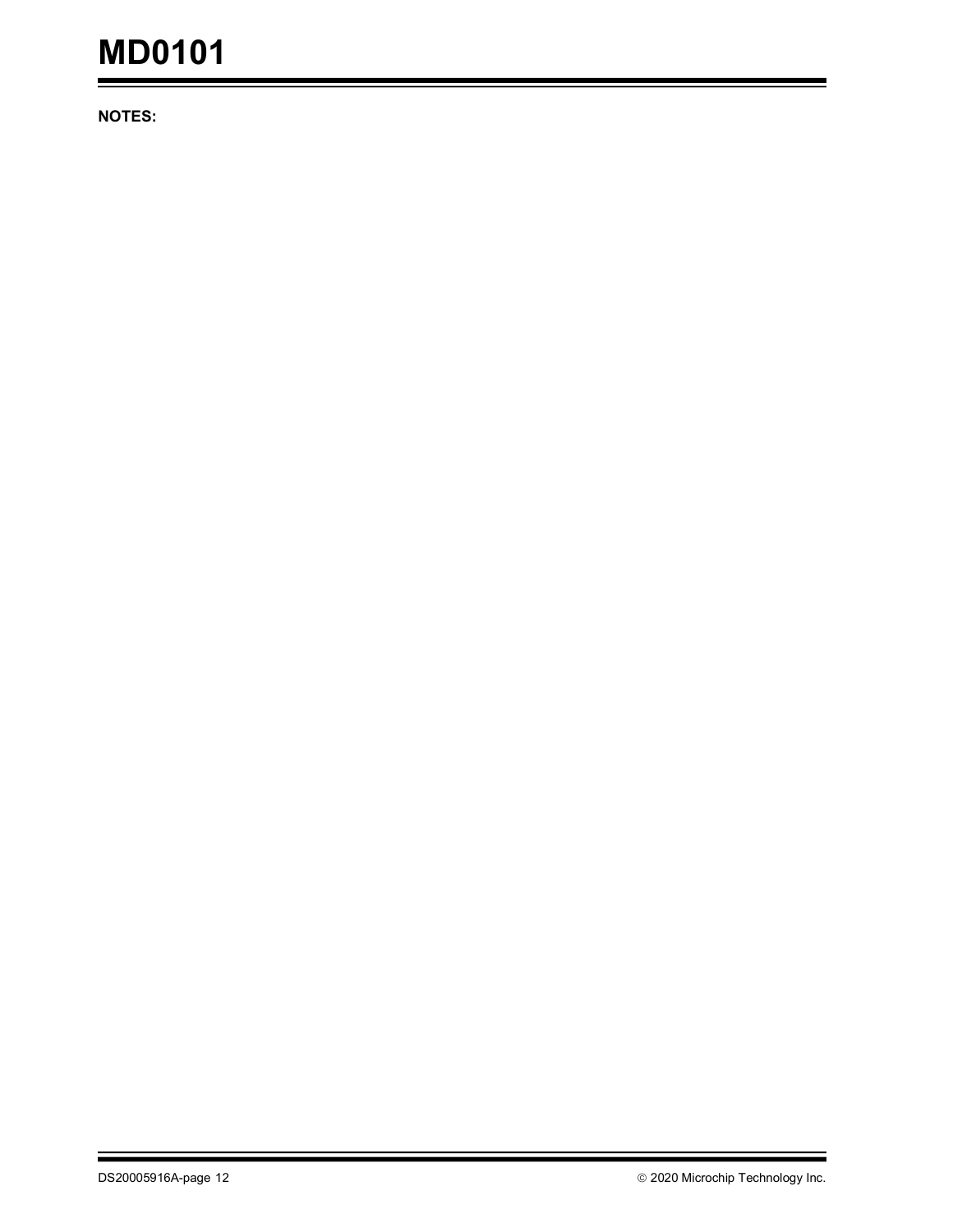### **APPENDIX A: REVISION HISTORY**

#### **Revision A (May 2020)**

- Converted Supertex Doc# DSFP-MD0101 to Microchip DS20005916A
- Changed the package marking format
- Removed the 18-lead DFN (5 x 5) K6 M932 package type
- Made minor text changes throughout the document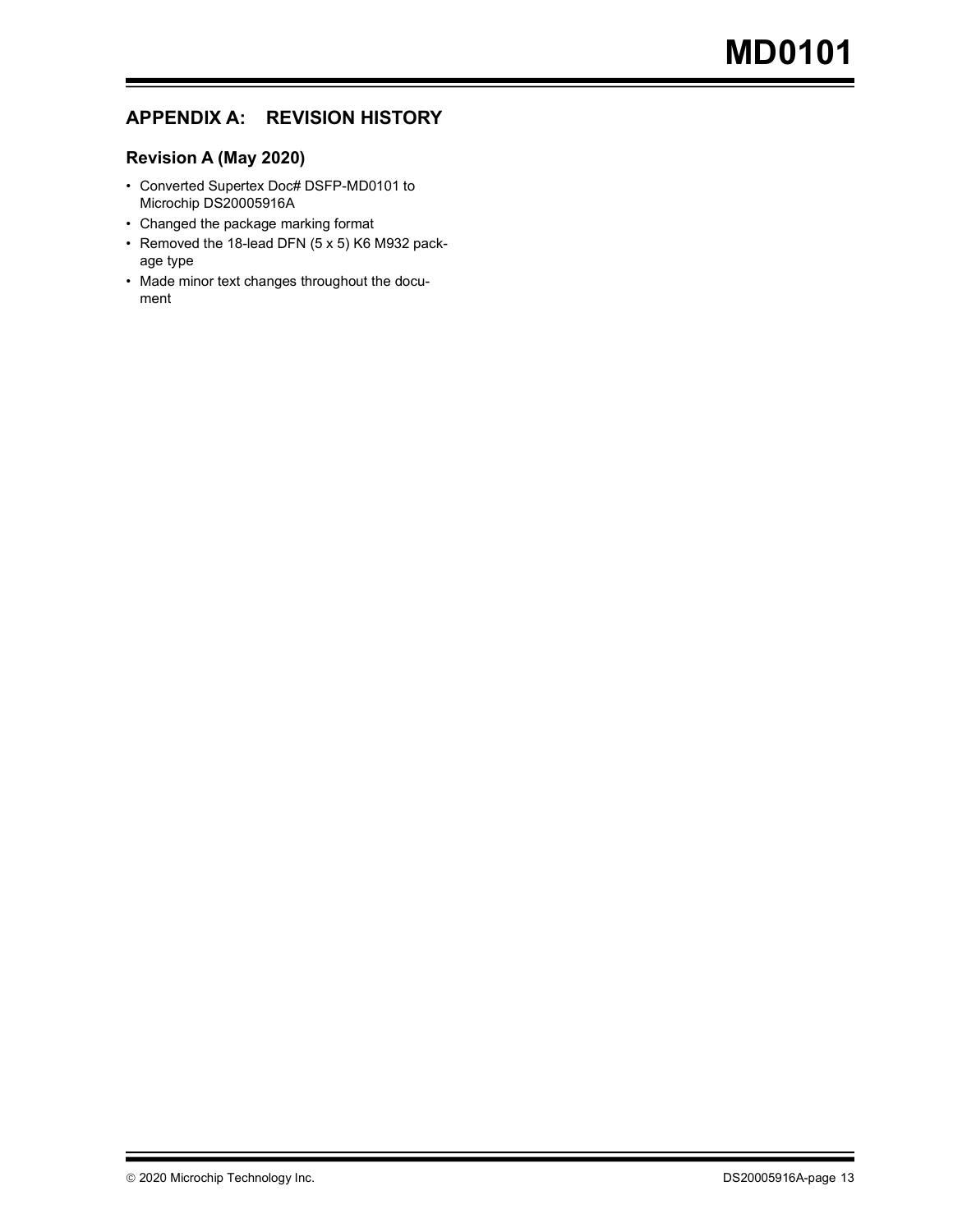## **PRODUCT IDENTIFICATION SYSTEM**

To order or obtain information, e.g., on pricing or delivery, contact your local Microchip representative or sales office.

| <b>PART NO.</b> | <u>XX</u>                 |     | <u>х</u>                                                | Example:       |                                                                                   |
|-----------------|---------------------------|-----|---------------------------------------------------------|----------------|-----------------------------------------------------------------------------------|
| <b>Device</b>   | Package<br><b>Options</b> |     | Environmental<br><b>Media Type</b>                      | a) MD0101K6-G: | High-Voltage Protection T/R<br>Switch with Clamp Diodes,<br>18-lead DFN, 490/Tray |
| Device:         | MD0101                    | $=$ | High-Voltage Protection T/R Switch with<br>Clamp Diodes |                |                                                                                   |
| Package:        | K6                        | $=$ | 18-lead DFN                                             |                |                                                                                   |
| Environmental:  | G                         | $=$ | Lead (Pb)-free/RoHS-compliant Package                   |                |                                                                                   |
| Media Type:     | (blank)                   | $=$ | 490/Tray for a K6 Package                               |                |                                                                                   |
|                 |                           |     |                                                         |                |                                                                                   |
|                 |                           |     |                                                         |                |                                                                                   |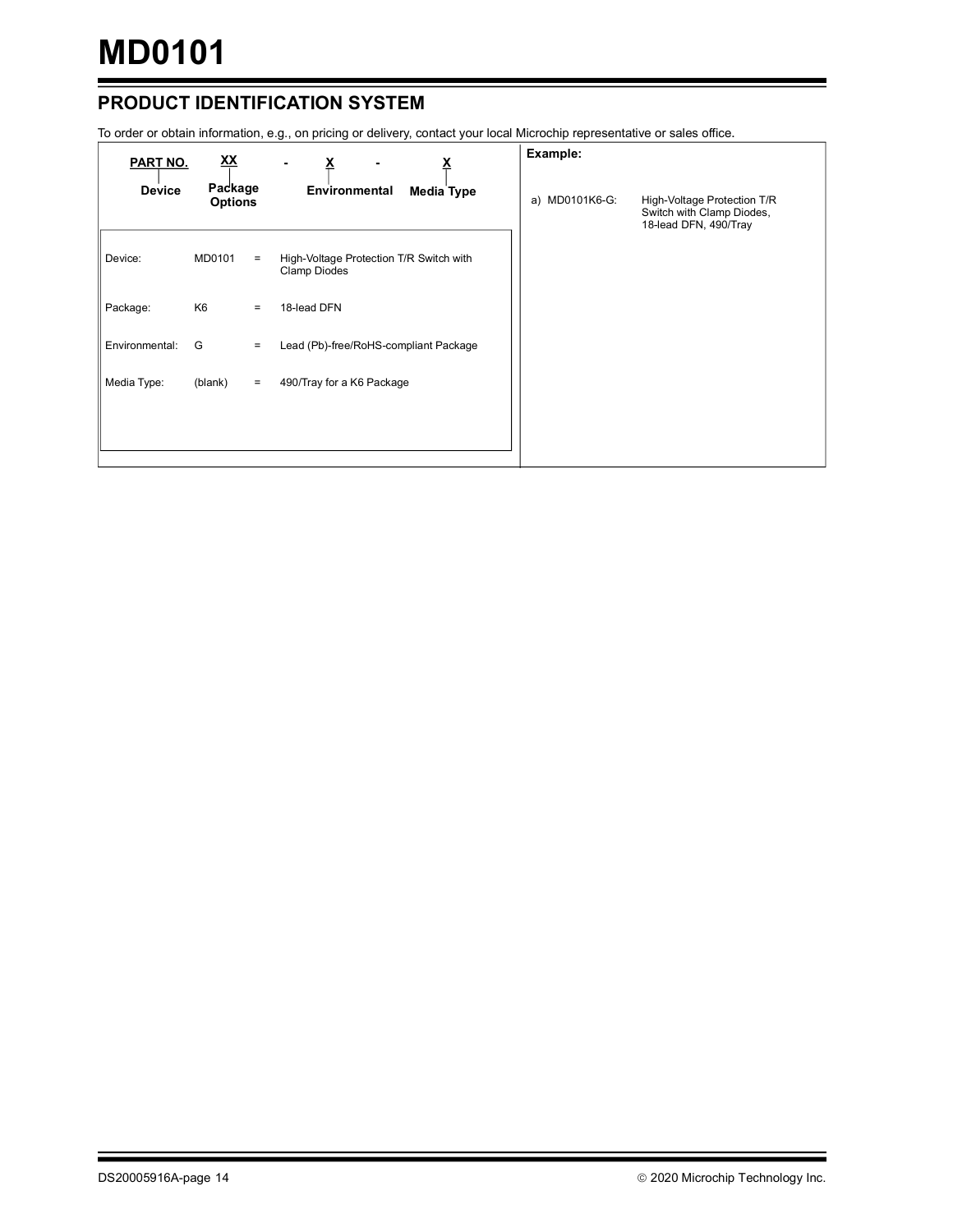#### **Note the following details of the code protection feature on Microchip devices:**

- Microchip products meet the specification contained in their particular Microchip Data Sheet.
- Microchip believes that its family of products is one of the most secure families of its kind on the market today, when used in the intended manner and under normal conditions.
- There are dishonest and possibly illegal methods used to breach the code protection feature. All of these methods, to our knowledge, require using the Microchip products in a manner outside the operating specifications contained in Microchip's Data Sheets. Most likely, the person doing so is engaged in theft of intellectual property.
- Microchip is willing to work with the customer who is concerned about the integrity of their code.
- Neither Microchip nor any other semiconductor manufacturer can guarantee the security of their code. Code protection does not mean that we are guaranteeing the product as "unbreakable."

Code protection is constantly evolving. We at Microchip are committed to continuously improving the code protection features of our products. Attempts to break Microchip's code protection feature may be a violation of the Digital Millennium Copyright Act. If such acts allow unauthorized access to your software or other copyrighted work, you may have a right to sue for relief under that Act.

Information contained in this publication regarding device applications and the like is provided only for your convenience and may be superseded by updates. It is your responsibility to ensure that your application meets with your specifications. MICROCHIP MAKES NO REPRESENTATIONS OR WARRANTIES OF ANY KIND WHETHER EXPRESS OR IMPLIED, WRITTEN OR ORAL, STATUTORY OR OTHERWISE, RELATED TO THE INFORMATION, INCLUDING BUT NOT LIMITED TO ITS CONDITION, QUALITY, PERFORMANCE, MERCHANTABILITY OR FITNESS FOR PURPOSE**.** Microchip disclaims all liability arising from this information and its use. Use of Microchip devices in life support and/or safety applications is entirely at the buyer's risk, and the buyer agrees to defend, indemnify and hold harmless Microchip from any and all damages, claims, suits, or expenses resulting from such use. No licenses are conveyed, implicitly or otherwise, under any Microchip intellectual property rights unless otherwise stated.

#### **Trademarks**

The Microchip name and logo, the Microchip logo, Adaptec, AnyRate, AVR, AVR logo, AVR Freaks, BesTime, BitCloud, chipKIT, chipKIT logo, CryptoMemory, CryptoRF, dsPIC, FlashFlex, flexPWR, HELDO, IGLOO, JukeBlox, KeeLoq, Kleer, LANCheck, LinkMD, maXStylus, maXTouch, MediaLB, megaAVR, Microsemi, Microsemi logo, MOST, MOST logo, MPLAB, OptoLyzer, PackeTime, PIC, picoPower, PICSTART, PIC32 logo, PolarFire, Prochip Designer, QTouch, SAM-BA, SenGenuity, SpyNIC, SST, SST Logo, SuperFlash, Symmetricom, SyncServer, Tachyon, TempTrackr, TimeSource, tinyAVR, UNI/O, Vectron, and XMEGA are registered trademarks of Microchip Technology Incorporated in the U.S.A. and other countries.

APT, ClockWorks, The Embedded Control Solutions Company, EtherSynch, FlashTec, Hyper Speed Control, HyperLight Load, IntelliMOS, Libero, motorBench, mTouch, Powermite 3, Precision Edge, ProASIC, ProASIC Plus, ProASIC Plus logo, Quiet-Wire, SmartFusion, SyncWorld, Temux, TimeCesium, TimeHub, TimePictra, TimeProvider, Vite, WinPath, and ZL are registered trademarks of Microchip Technology Incorporated in the U.S.A.

Adjacent Key Suppression, AKS, Analog-for-the-Digital Age, Any Capacitor, AnyIn, AnyOut, BlueSky, BodyCom, CodeGuard, CryptoAuthentication, CryptoAutomotive, CryptoCompanion, CryptoController, dsPICDEM, dsPICDEM.net, Dynamic Average Matching, DAM, ECAN, EtherGREEN, In-Circuit Serial Programming, ICSP, INICnet, Inter-Chip Connectivity, JitterBlocker, KleerNet, KleerNet logo, memBrain, Mindi, MiWi, MPASM, MPF, MPLAB Certified logo, MPLIB, MPLINK, MultiTRAK, NetDetach, Omniscient Code Generation, PICDEM, PICDEM.net, PICkit, PICtail, PowerSmart, PureSilicon, QMatrix, REAL ICE, Ripple Blocker, SAM-ICE, Serial Quad I/O, SMART-I.S., SQI, SuperSwitcher, SuperSwitcher II, Total Endurance, TSHARC, USBCheck, VariSense, ViewSpan, WiperLock, Wireless DNA, and ZENA are trademarks of Microchip Technology Incorporated in the U.S.A. and other countries.

SQTP is a service mark of Microchip Technology Incorporated in the U.S.A.

The Adaptec logo, Frequency on Demand, Silicon Storage Technology, and Symmcom are registered trademarks of Microchip Technology Inc. in other countries.

GestIC is a registered trademark of Microchip Technology Germany II GmbH & Co. KG, a subsidiary of Microchip Technology Inc., in other countries.

All other trademarks mentioned herein are property of their respective companies.

© 2020, Microchip Technology Incorporated, All Rights Reserved.

*[For information regarding Microchip's Quality Management Systems,](www.microchip.com/quality)  [please visit](www.microchip.com/quality) www.microchip.com/quality.*

ISBN: 978-1-5224-6158-6